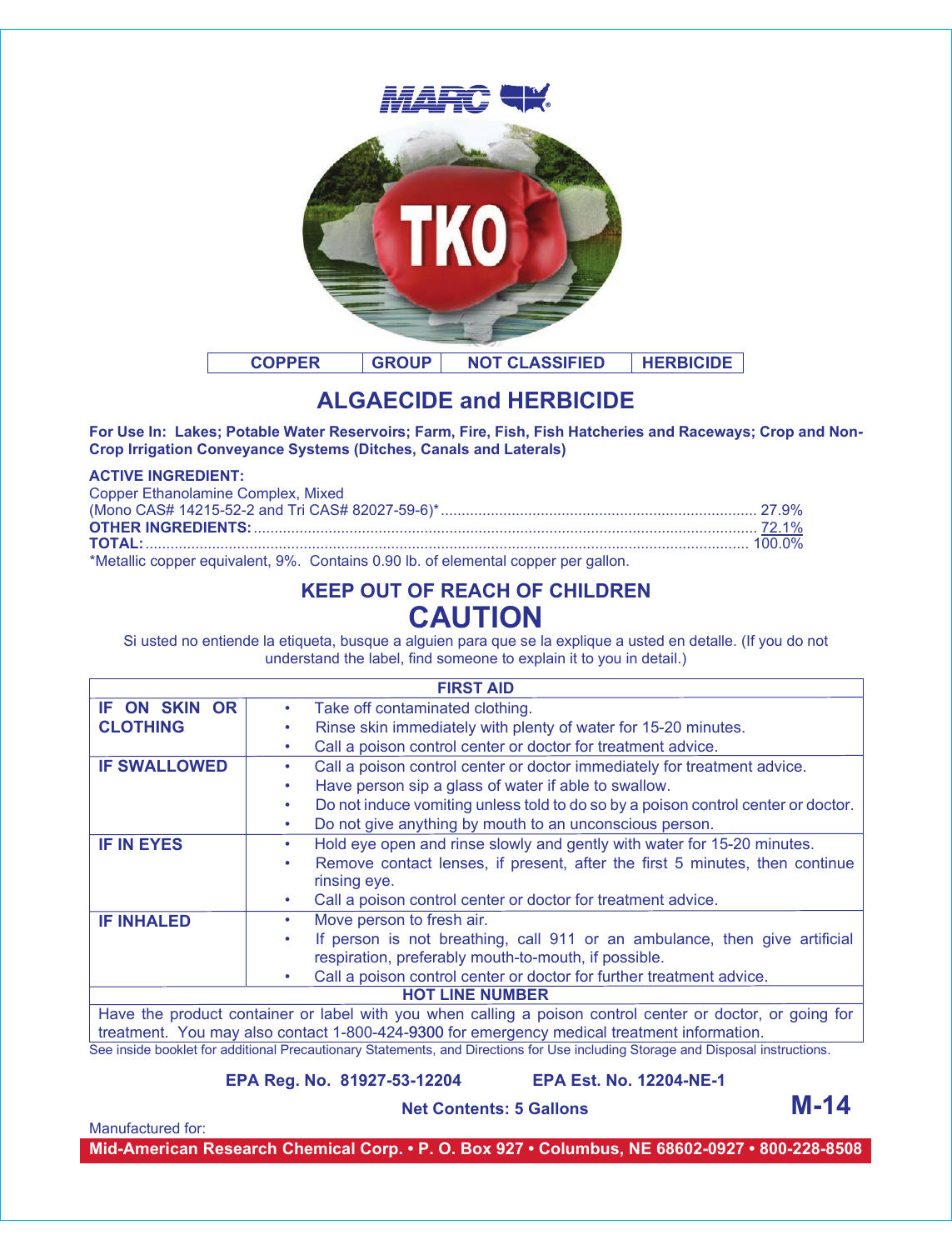#### **PRECAUTIONARY STATEMENTS HAZARDS TO HUMANS AND DOMESTIC ANIMALS CAUTION**

Harmful if swallowed or absorbed through skin. Causes moderate eye irritation. Avoid contact with skin, eyes or clothing.

# **PERSONAL PROTECTIVE EQUIPMENT (PPE)**

# **Mixers, loaders, applicators, and other handlers must wear:**

- **•** Long-sleeved shirt and long pants,
	- **•** Shoes and socks

# **USER SAFETY REQUIREMENTS**

Users must follow manufacturer's instructions for cleaning/maintaining PPE. If no such instructions for washables exist, use detergent and hot water. Keep and wash PPE separately from other laundry. Discard clothing and other absorbent material that have been drenched or heavily contaminated with the products' concentrate. Do not reuse them.

# **USER SAFETY RECOMMENDATIONS**

Users must wash hands before eating, drinking, chewing gum, using tobacco or using the toilet. Users should remove clothing/PPE immediately if pesticide gets inside. Then wash thoroughly and put on clean clothing. Users should remove PPE immediately after handling this product. As soon as possible, wash thoroughly and change into clean clothing. Wash outside of gloves before removing.

Potable water sources treated with this product may be used as drinking water only after proper additional potable water treatments.

# **ENVIRONMENTAL HAZARDS:**

#### **Do not use in waters containing Koi and hybrid goldfish. Not intended for use in small volume, garden pond systems.**

In regions where ponds freeze in winter, treatment should be done 6 to 8 weeks before expected freeze time to prevent masses of decaying algae under an ice cover. This product has a potential for runoff for several months or more after application. Poorly draining soils and soils with shallow water tables are more prone to produce runoff that contains this product. Do not contaminate water when disposing of equipment washwaters or rinsate.

**Fish Advisory Statement:** This copper product is toxic to fish and aquatic organisms. Unlike most organic pesticides, copper is an element and will not break down in the environment and will therefore accumulate in sediment with repeated applications. Copper is a micronutrient, but its pesticidal application rate exceeds the amount of copper needed as a nutrient.

To protect listed species in California, contact your County Agricultural Commissioner or refer to the Department of Pesticide Regulation's PRESCRIBE Internet Database: http://www.cdpr.ca.gov/docs/endspec/prescint.

# **PRODUCT INFORMATION**

TKO is a liquid copper-based formulation containing ethanolamine chelating agents to prevent the precipitation of copper with carbonates and bicarbonates in the water. TKO effectively controls a broad range of algae including: **Planktonic** (suspended) forms such as the Cyanobacteria (*Microcystis*, *Anabaena* & *Aphanizomenon)*, Green algae (*Raphidocelis* & *Cosmarium*) Golden algae (*Prymnesium parvum*) and diatoms (*Navicula* & *Fragilaria*); **Filamentous** (mat-forming) forms such as the Green Algae (*Spirogyra*, *Cladophora*, *Ulothrix* & *Rhizoclonium*) and **Benthic** (bottom-growing) forms such as *Chara* and *Nitella*. TKO has also been proven effective in controlling the rooted aquatic plant, **Hydrilla,** *Myriophyllum* **spp. and** *Potamogeton* **spp.** as well as several other submersed aquatic plant species susceptible to copper treatment. Waters treated with TKO may be used for swimming, fishing, further potable water treatment, livestock watering or irrigating turf, ornamental plants or crops after treatment.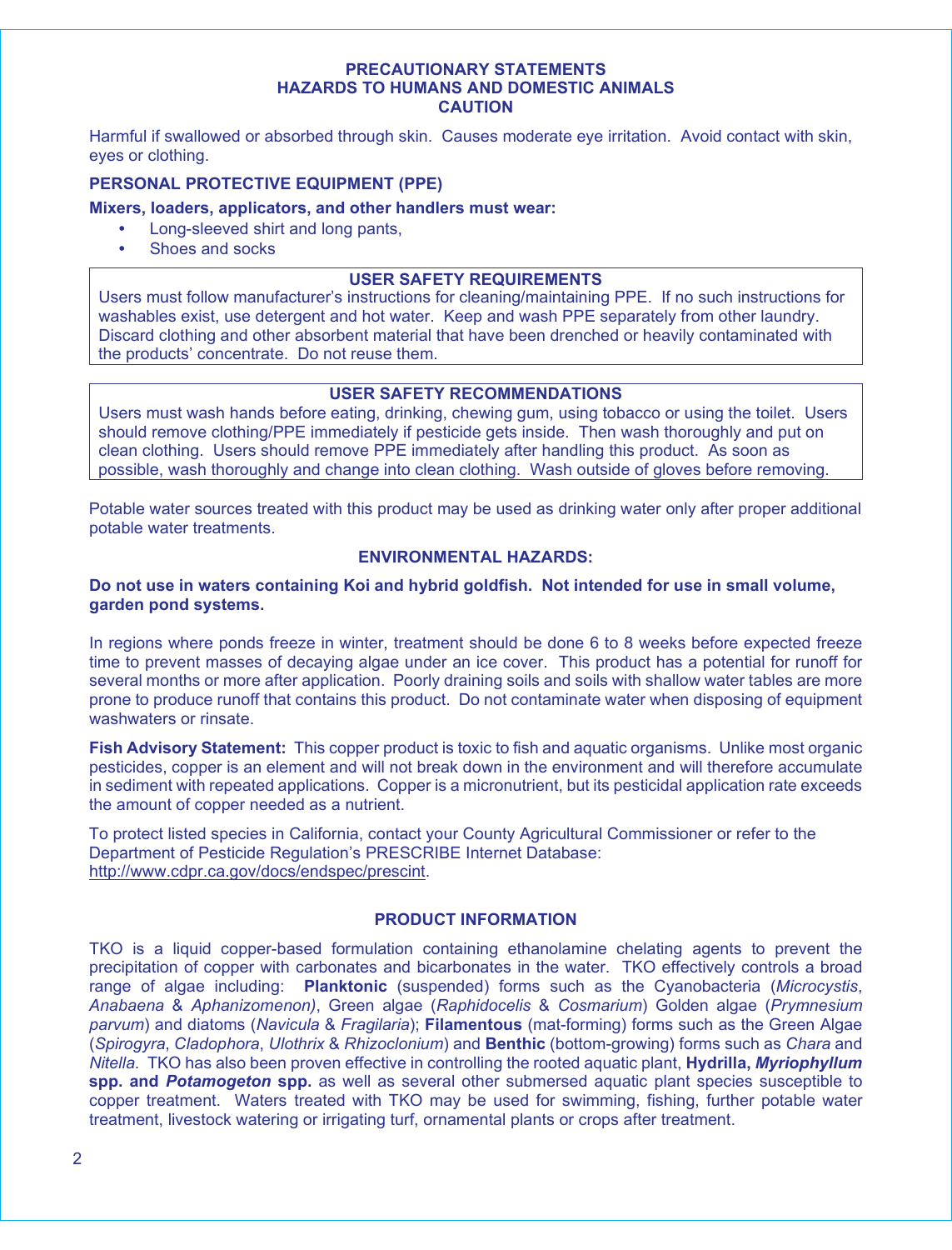# **DIRECTIONS FOR USE**

It is a violation of Federal law to use this product in a manner inconsistent with its labeling. Read entire label and use strictly in accordance with precautionary statements and directions.

#### **APPLICATION RESTRICTIONS:**

For applications in waters destined for use as drinking water, those waters must receive additional and separate potable water treatment. Do not apply more than 1.0 ppm as metallic copper in these waters.

Do not apply this product in a way that will contact workers or persons, either directly or through drift. Only protected handlers may be in the area during application. For requirements specific to your State or Tribe, consult the State or Tribal agency responsible for pesticide regulation.

Do not enter or allow others to enter until application of product has been completed.

Do not apply more than 3 gallons of TKO (2.74 lbs. metallic copper) per acre-foot per application.

Do not make applications less than 14 days apart.

**For direct applications to whole water bodies:** Do not exceed the maximum annual application rate of 21.9 lbs. of metallic copper per acre-foot (8 applications per year at up to 1 ppm). This is equivalent to 24.3 gallons of TKO per acre-foot. This rate/frequency is calculated based on staggering the treatment of each half of the water body every 14 days (at a rate of 2.74 lbs. metallic copper (3 gallons TKO) per acre- foot = 1 ppm) for eight months (244 days). In situations where rapidly reproducing toxic algal species pose a public health threat to drinking or recreational water sources, applicators must receive authorization from applicable state, local or tribal water sources authorities to apply copper in excess of 21.9 lbs. of metallic copper per acre-foot (8 applications per year at up to 1 ppm).

**For direct applications to water management units (waterbody sections):** Do not exceed the maximum annual application rate of 46.6 lbs. of metallic copper per acre-foot per year (17 applications per year at up to 1 ppm). This is equivalent to 51.75 gallons of TKO per acre-foot. This rate/frequency is calculated based on the maximum number of possible applications allowed based on a 14-day minimum (at a rate of 2.74 lbs. metallic copper (3 gallons TKO) per acre-foot = 1 ppm) retreatment interval for eight months (244 days). Do not apply more than 46.6 lbs. of metallic copper to a water management unit, regardless of the pest(s) targeted by applications. In situations where rapidly reproducing toxic algal species pose a public health threat to drinking or recreational water sources, applicators must receive authorization from applicable state, local or tribal water resources authorities to apply copper in excess of 46.6 lbs. of metallic copper per acre-foot per year for a single water management unit.

**Aquatic Uses (excluding swimming pools, spas, hot tubs, fountains and aquatic agriculture)** Waters treated with this product may be hazardous to aquatic organisms. Treatment of aquatic weeds and algae can result in oxygen loss from decomposition of dead biomass. This oxygen loss can cause fish and invertebrate suffocation. To minimize this hazard, do not treat more than  $\frac{1}{2}$  of the water body (excluding water infrastructure and constructed conveyances such as drainage canals, ditches and pipelines or intakes and aqueducts for drinking water or irrigation use) to avoid depletion of oxygen due to decaying vegetation. Wait at least 14 days between treatments. Begin treatment along the shore and proceed outward in bands to allow fish to move into untreated areas. Consult with the state or local agency with primary responsibility for regulating pesticides before applying to public waters to determine if a permit is required. Application of algaecides to high density blooms of cyanobacteria can result in the release of intracellular contents into the water. Some of these intracellular compounds are known mammalian hepato- and nervous system toxins. Therefore, to minimize the risk of toxin leakage, manage cyanobacteria effectively in order to avoid applying this product when blooms of toxin-producing cyanobacteria are present at high density. In situations where rapidly reproducing toxic algal species pose a public health threat to drinking or recreational water resources, applicators must receive authorization from applicable state, local or tribal water resources authorities to apply copper at intervals shorter than 14 days should the circumstance demand.

Certain water conditions including low pH (≤6.5), low dissolved organic carbon (DOC) levels (3.0 mg/L or lower) and "soft" waters (i.e. alkalinity less than 50 mg/L) increases the potential acute toxicity to non-target aquatic organisms. The application rates on this label are appropriate for water with pH values >6.5, DOC levels >3.0 mg/L, and alkalinity greater than 50 mg/L. Avoid treating waters with pH values <6.5, DOC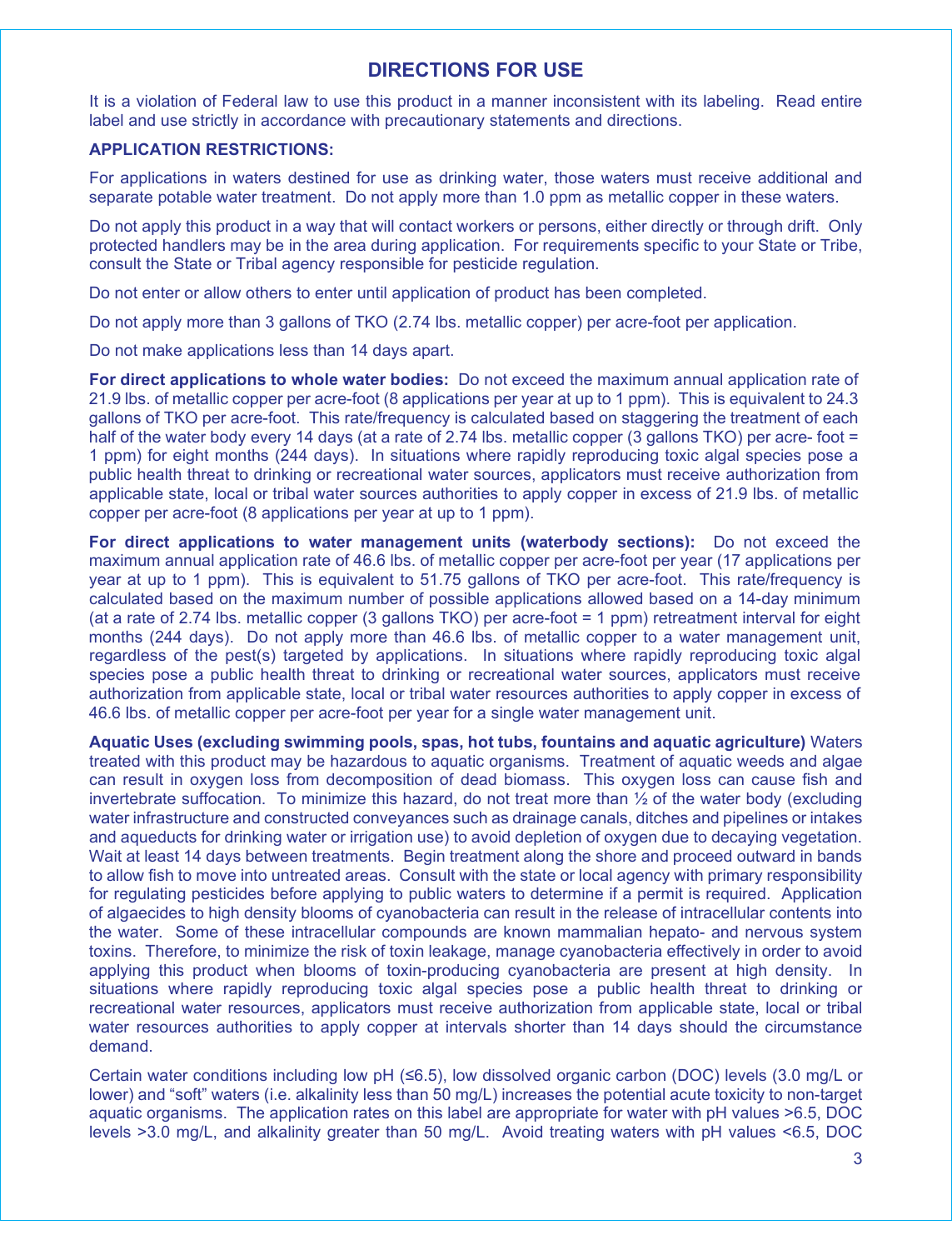levels >3.0, and alkalinity less than 50 ppm (e.g. soft or acid waters), as trout and other sensitive species of fish may be killed under such conditions if present. Please contact your Mid-American Research Chemical Corp. regional specialist before attempting to treat water suspected of harboring these sensitive species.

Consult your state department of natural resources or fish and game agency before applying this product to public waters. Permits may be required before treating such waters.

# **PRE-TREATMENT CONSIDERATIONS:**

**Pre-Application Dose Determination:** For algae and aquatic plant treatments, applicators should conduct initial dose determination tests simulating a full-scale treatment program to determine the minimum efficacious concentrations for eliminating the target species, unless an effective dose is already known for the given target pest population.

In **Potable Water Reservoirs, Lakes, Industrial Ponds & Wastewater** or other water systems, regular monitoring of odor complaints; high cell counts or chlorophyll concentrations; high MIB or geosmin concentrations; visible surface scum formations; low Secchi disk readings; significant daily fluctuations in dissolved oxygen; and/or sudden increases in pH will assist in optimizing the timing of treatments and reducing the amounts of this product needed for seasonal control. Identification of primary nuisance species or genera may also be helpful in determining and refining dosage rates.

In Ponds (Farm, Fire, Fish, Golf Course, Irrigation, Ornamental, Storm Water Retention, Swimming), Small Lakes, Fish Hatcheries, Aquaculture Facilities, treatment with this product should be started when visible, actively growing algae and susceptible plants appear in the spring, preferably before significant surface accumulations occur. Aeration and/or fountain system, where available, should be in operation at the time of treatment.

#### **SPRAY DRIFT ADVISORIES**

THE APPLICATOR IS RESPONSIBLE FOR AVOIDING OFF-SITE SPRAY DRIFT. BE AWARE OF NEARBY NON-TARGET SITES AND ENVIRONMENTAL CONDITIONS.

# **IMPORTANCE OF DROPLET SIZE**

An effective way to reduce spray drift is to apply large droplets. Use the largest droplets that provide target pest control. While applying larger droplets will reduce spray drift, the potential for drift will be greater if applications are made improperly or under unfavorable environmental conditions.

#### **SHIELDED SPRAYERS**

Shielding the boom or individual nozzles can reduce spray drift. Consider using shielded sprayers. Verify that the shields are not interfering with the uniform deposition of the spray on the target area.

#### **TEMPERATURE AND HUMIDITY**

When making applications in hot and dry conditions, use larger droplets to reduce effects of evaporation.

#### **TEMPERATURE INVERSIONS**

Drift potential is high during a temperature inversion. Temperature inversions are characterized by increasing temperature with altitude and are common on nights with limited cloud cover and light to no wind. The presence of an inversion can be indicated by ground fog or by the movement of smoke from a ground source or an aircraft smoke generator. Smoke that layers and moves laterally in a concentrated cloud (under low wind conditions) indicates an inversion, while smoke that moves upward and rapidly dissipates indicates good vertical air mixing. Avoid applications during temperature inversions.

#### **WIND**

Drift potential generally increases with wind speed. AVOID APPLICATIONS DURING GUSTY WIND CONDITIONS.

Applicators need to be familiar with local wind patterns and terrain that could affect spray drift.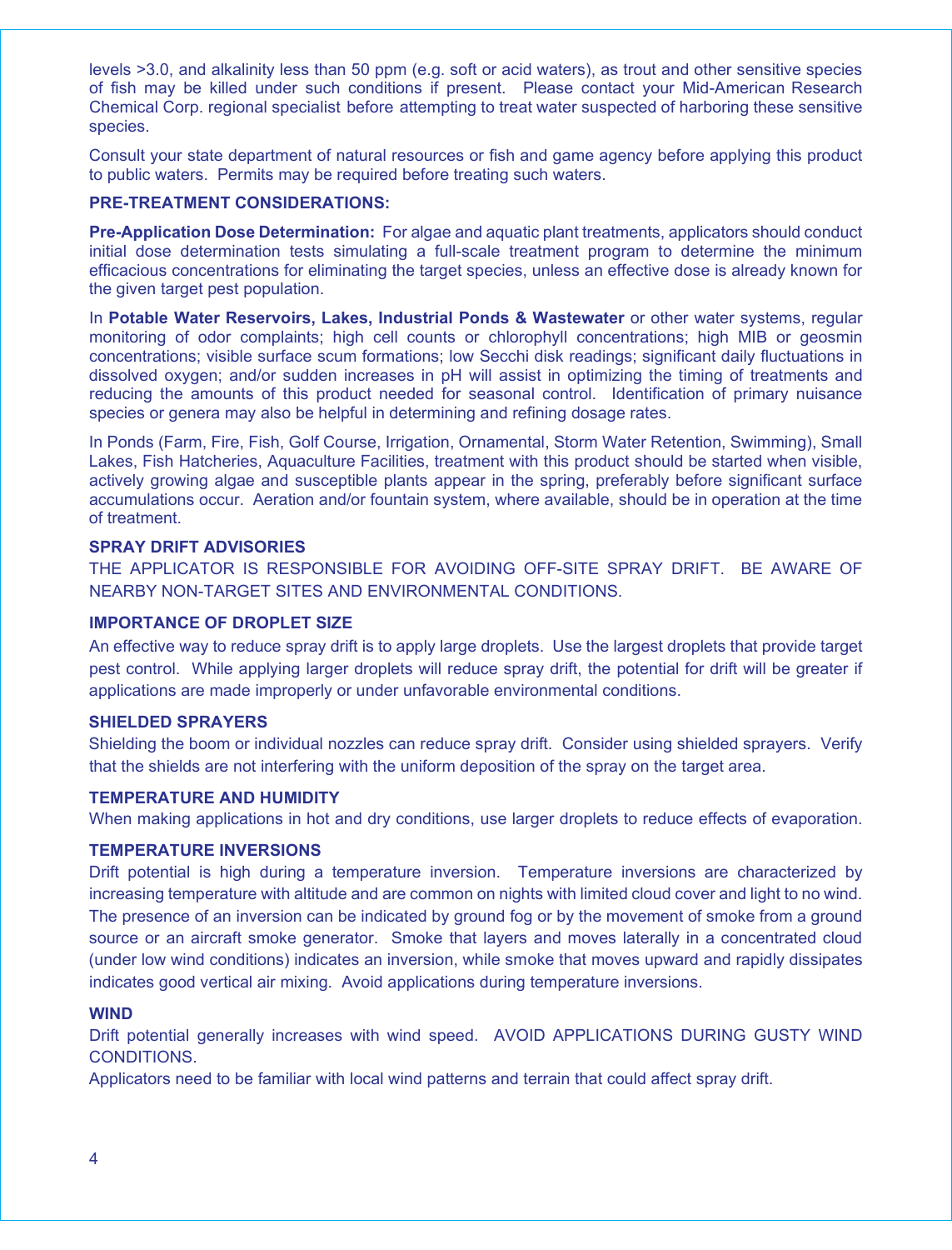#### **RESISTANCE MANAGEMENT**

Water bodies or management units should be scouted prior to application to identify the weed species present and their growth stage to determine if the intended application will be effective. Water bodies or management units should be scouted after application to verify that the treatment was effective.

Suspected herbicide-resistant weeds may be identified by these indicators:

- Failure to control a weed species normally controlled by the herbicide at the dose applied, especially if control is achieved on adjacent weeds;
- A spreading patch of non-controlled plants of a particular weed species; and
- Surviving plants mixed with controlled individuals of the same species.

Report any incidence of non-performance of this product against a particular weed species to your Mid-American Research Chemical Corp. representative. If resistance is suspected, treat weed escapes with an herbicide having a different mechanism of action and/or use non-chemical means to remove escapes, as practical, with the goal of preventing further reproduction.

Implement the Early Detection, Rapid Response practice and Maintenance Control by using the following practices where possible:

Identify weeds present in a management unit through scouting or history of the water body and understand the biology of target species.

Applications should target weeds when populations are small and there is low biomass, early in the season to maximize efficacy.

Applications should be made so that the herbicide contacts the weed. Use the appropriate application method for the use site/weed/chemical combination.

Weed escapes should not be allowed to go to seed or produce asexual vegetative propagules.

Use a diversified approach toward weed management. Whenever possible incorporate multiple weedcontrol practices such as mechanical control, biological management practices, and rotation of MOAs.

Time applications to have the highest probability for control and minimize need for follow-up control measures. Apply during conditions that minimize herbicide degradation (light/temperature/microbes) and/or dissipation (water exchange).

Contact your local sales representative, local water management agency, or extension agent to find out if suspected resistant weeds to the MOA have been found in your region. If resistant biotypes of target weeds have been reported, use the application rates of this product specified for your local conditions. Tank mix products so that there are multiple effective mechanisms of actions for each target weed.

# **SURFACE SPRAY/INJECTION**

#### **SLOW-FLOWING OR QUIESCENT WATER BODIES ALGAECIDE APPLICATION**

For effective control, proper chemical concentration should be maintained for a minimum of three hours contact time. The application rates in the chart are based on static or minimal flow situations. Where significant dilution or loss of water from unregulated inflows or outflows occur (raceways) within a threehour period, chemical may have to be metered in.

1. Identify the form of algae growth present as one of the following types: Planktonic (suspended), Filamentous (mat forming), or Benthic (*Chara/Nitella*) and estimate the density of growth (Low, Medium, High). Use **Table 1 – Copper Concentration** to select the desired **PPM** (Parts per Million) **Copper** needed, based upon the algal form and density.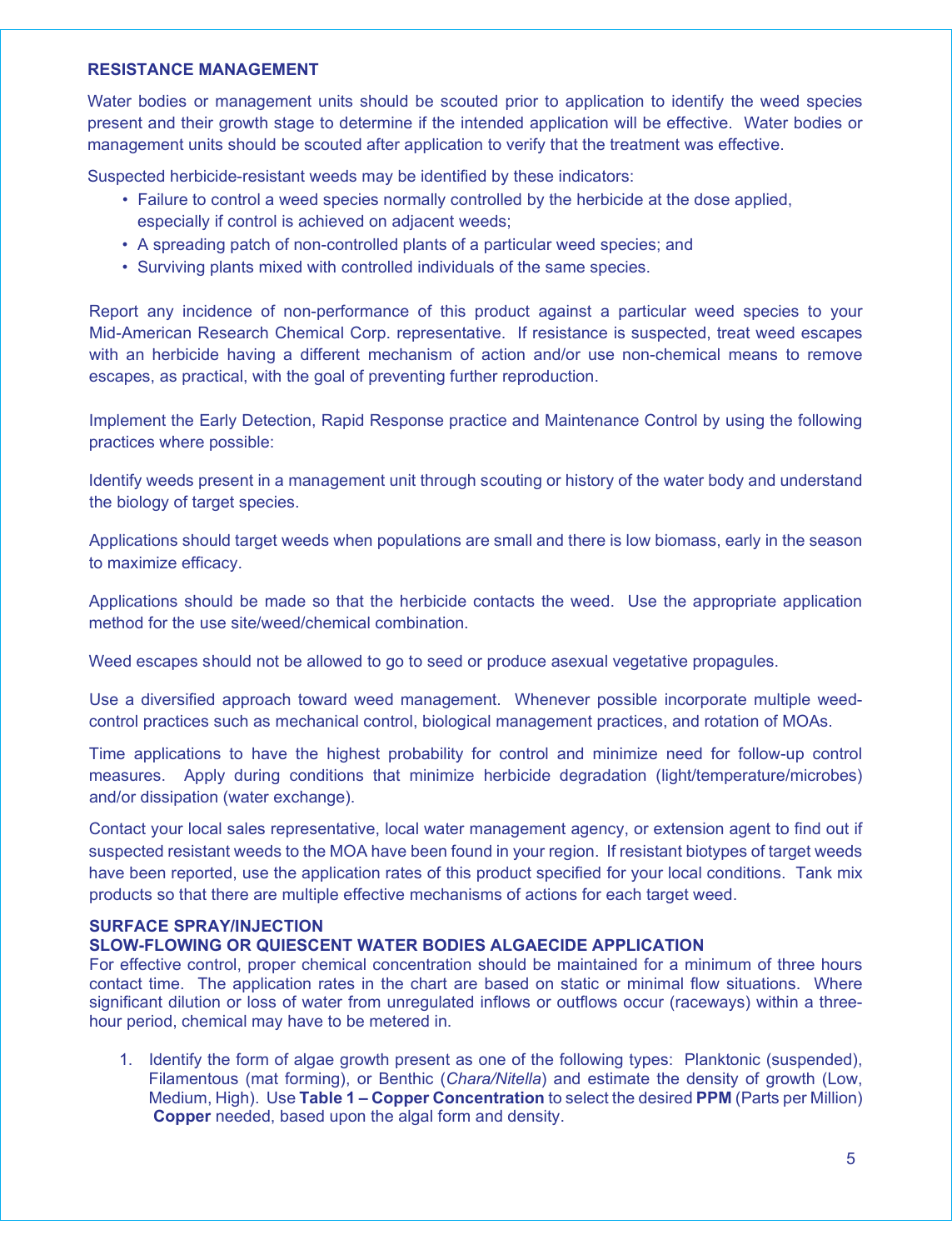| <b>Table 1 – Copper Concentration</b> |                          |               |             |  |
|---------------------------------------|--------------------------|---------------|-------------|--|
| <b>Form of Algal Growth</b>           | <b>Density of Growth</b> |               |             |  |
|                                       | Low                      | <b>Medium</b> | <b>High</b> |  |
| Planktonic                            | ).2                      | 0.4           |             |  |
| <b>Filamentous</b>                    |                          | 0.6           |             |  |
| <b>Benthic</b>                        | 14                       |               |             |  |

2. Refer to the **Table 2 – TKO Application Rate** and determine gallons of product needed per Acrefoot corresponding to the desired PPM concentration determined in step #1.

| Table 2 – TKO Application Rate (Gallons) |  |  |     |     |           |     |     |  |
|------------------------------------------|--|--|-----|-----|-----------|-----|-----|--|
| <b>PPM Copper</b>                        |  |  | 0.4 | 0.5 | 0.6   0.7 | 0.8 |     |  |
| <b>Gallon per Acre-ft</b>                |  |  |     | 1.5 | .8        | 24  | 2.7 |  |

3. Determine acre-feet within the intended treatment area (area of infestation) by measuring length, width plus averaging several depth readings within the treatment area. Use the formula:

Length (ft.) x Width (ft.) X Avg. Depth (ft.)  $=$  Acre-Feet

#### 43,560

- 4. Multiply Acre-Feet calculated in Step #3 times the gallons of TKO determined in Step #2 to determine number of gallons of TKO required for the intended treatment area.
- 5. Before applying, you may dilute the required amount of TKO with enough water to ensure even distribution with the type of equipment being used. Typical dilution range is 9:1 when using backpack-type sprayer or up to 50:1 when using water pump equipment or large tank sprayers.
- 6. Break up floating algae mats manually before spraying or with force of power sprayer if one is used. Use hand or power sprayer adjusted to rain-sized droplets to cover area evenly taking water depth into consideration. If using underwater injection systems such as drop hoses or booms with weighted drop hoses, ensure boat pattern is uniform throughout treatment area. Spray shoreline areas first to avoid trapping fish.
- 7. Clean spray equipment by flushing with clean water after treatment and follow **STORAGE AND DISPOSAL** instructions on the label for empty or remaining partial containers.
- 8. Under conditions of heavy infestation, only treat up to  $\frac{1}{2}$  of the water body at a time to avoid fish suffocation caused by oxygen depletion from decaying algae. (See additional Environmental Hazards).

# **OTHER TREATMENT FACTORS AND CONSIDERATIONS**

- Calm and sunny conditions when water temperature is at least 60°F will usually expedite control results.
- Effective control of algae requires direct contact with all cells throughout the water column, since these plants do not have vascular systems to transport copper from cell to cell.
- Visible reduction in algae growth should be observed in 24 to 48 hours following application with full infestation and water temperatures.
- Re-treat areas if re-growth or new growth begins to appear and seasonal control is desired. Identify new growth to re-check required copper concentration that may be needed for control.
- Apply treatment along the shore and proceed outwards in bands to allow fish to move into untreated areas.
- No more than  $\frac{1}{2}$  of the water body may be treated at one time. (Refer to Environmental Hazards for additional guidance).
- The minimum retreatment interval between consecutive treatments is 14 days.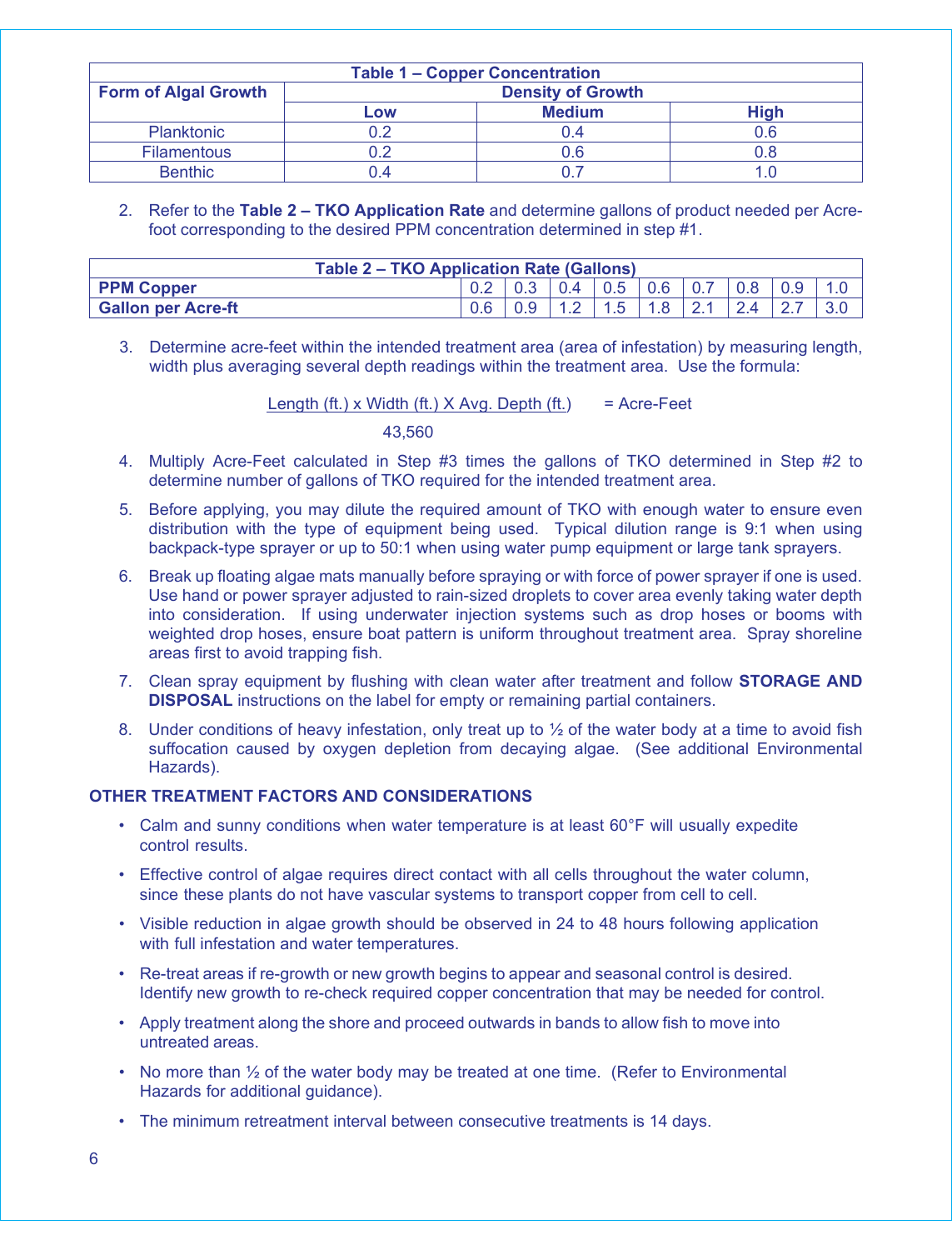# **Permits:**

Some states may require permits for the application of this product to public waters. Check with your local authorities.

## **HERBICIDE APPLICATION (For Hydrilla Control)**

Control of submersed aquatic vegetation such as *Hydrilla* can be obtained from copper concentrations of 0.4 to 1.0 ppm resulting from TKO treatment. Choose the application rate based upon stage and density of Hydrilla growth and respective water depth from the chart below.

| <b>Gallons/Surface Acre*</b> |               |                      |          |          |          |           |           |
|------------------------------|---------------|----------------------|----------|----------|----------|-----------|-----------|
| <b>Growth/Stage</b>          | <b>PPM</b>    | <b>DEPTH IN FEET</b> |          |          |          |           |           |
| <b>Relative Density</b>      | <b>Copper</b> |                      |          | 3        | 4        | 5         | 6         |
| <b>Early Season</b>          | 0.4           | 1.2                  | 24       | 3.6      | 4.8      | 6.0       | 7.2       |
| <b>Low Density</b>           | 0.5           | 1.5                  | 3.0      | 4.5      | 6.0      | 7.5       | 9.0       |
|                              | $-0.6 -$      | $-1.8 -$             | $-3.6 -$ | $-5.4 -$ | $-7.2 -$ | $-9.0 -$  | $-10.8 -$ |
| <b>Mid-Season</b>            | 0.7           | 2.1                  | 4.2      | 6.3      | 8.4      | 10.5      | 12.6      |
| <b>Moderate Density</b>      | $-0.8 -$      | $-2.4 -$             | $-4.8 -$ | $-7.3 -$ | $-9.6 -$ | $-12.0 -$ | $-14.4 -$ |
| <b>Late Season</b>           | 0.9           | 2.7                  | 5.4      | 8.1      | 10.8     | 13.5      | 16.2      |
| <b>High Density</b>          | 1.0           | 3.0                  | 6.0      | 9.0      | 12.0     | 15.0      | 18.0      |

# **Application Rates**

\*Application rates for depths greater than six feet may be obtained by adding the rates given for the appropriate combination of depths. Application rates should not result in excess of 1.0 ppm copper concentration within treated water.

# **TKO: DIQUAT HERBICIDE TANK MIX**

TKO may be tank mixed with aquatic herbicide products containing diquat as the active ingredient. In these mixtures TKO kills algae covering *Hydrilla* and thereby interfering with herbicide absorption. Refer to the diquat product label for specified rates. When tank mixing with diquat, the complete effect of these treatments will take 8-12 weeks to develop. In cases of dense weed growth, a second application can be necessary after 12 weeks.

It is the pesticide user's responsibility to ensure that all products are registered for the intended use. Read and follow the applicable restrictions and limitations and directions for use on all product labels involved in tank mixing. Users must follow the most restrictive directions for use and precautionary statements of each product in the tank mixture.

#### **TKO: ENDOTHALL TANK MIX**

TKO may be applied in combination with either the monopotassium salt or the dipotassium salt of endothall at a minimum rate of 1 gallon of TKO per acre foot and the label specified rate of either endothall formulation.

#### **FLOWING WATER**

# **DRIP SYSTEM APPLICATION – FOR USE IN POTABLE WATER AND IRRIGATION CONVEYANCE SYSTEMS**

# **PRE-TREATMENT CONSIDERATIONS**

**Pre-Application Dose Determination:** For algae and aquatic plant treatments, applicators should conduct initial dose determination tests simulating a full-scale treatment program to determine the minimum efficacious concentrations for eliminating the target species, unless an effective dose is already known for the given target pest population.

**In Crop and Non-Crop Irrigation Conveyance Systems**: Irrigation Ditches, Canals & Laterals, TKO treatments must be applied as soon as algae or aquatic vascular plants begin to interfere with normal delivery of water (clogging of lateral headgates, suction screens, weed screens and siphon tubes). Delaying treatment could perpetuate the problem causing massing and compacting of plants. Heavy infestations and low flow conditions may require increasing water flow rate during application.

Accurately determine water flow rates. In the absence of weirs, orifices, or similar devices which give accurate water flow measurements, volume of flow may be estimated by the following formula: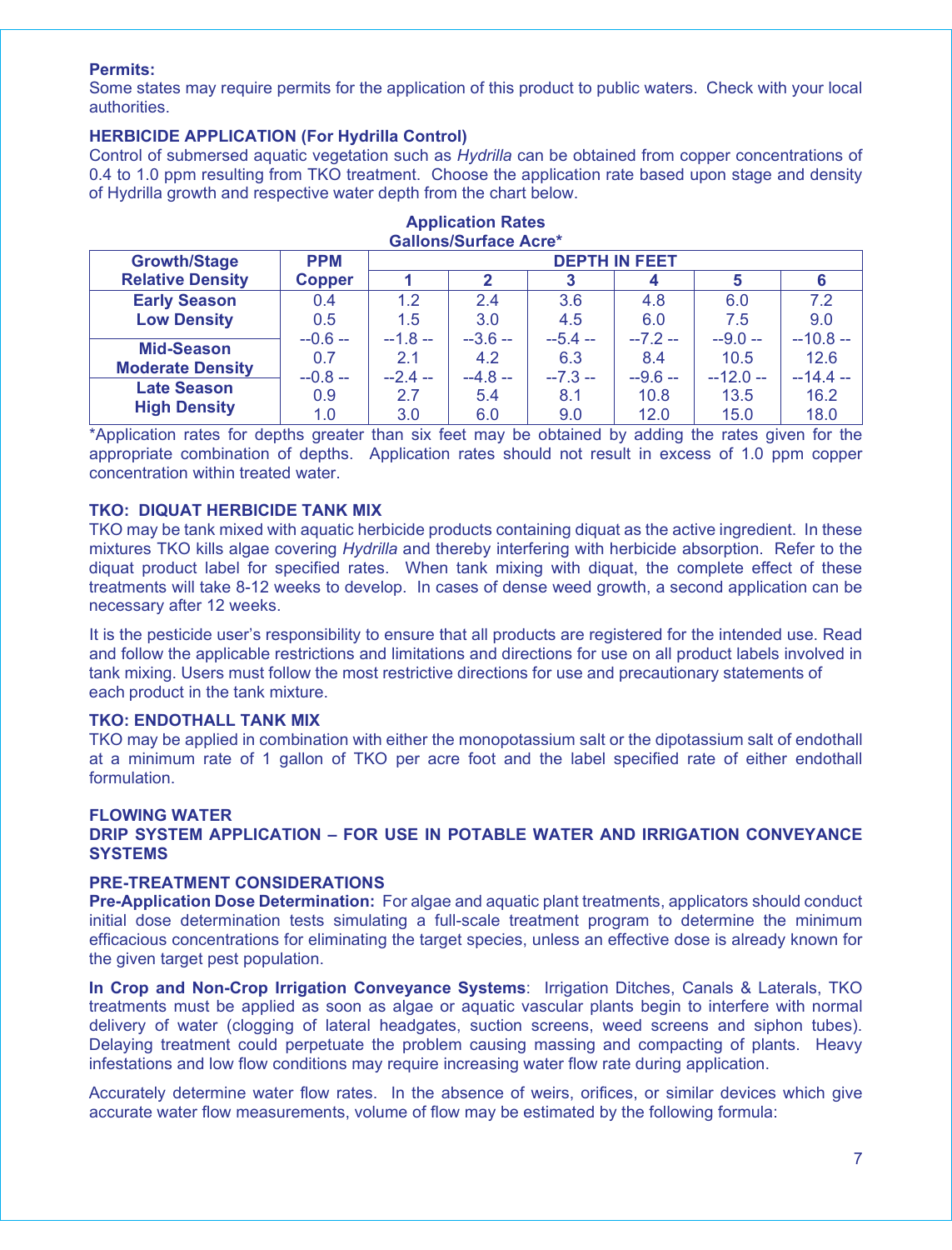#### Average Width (feet) x Average Depth (feet) x Velocity\* (feet/second) x 0.9 = Cubic Feet per Second (C.F.S.)

\*Velocity is the time it takes a floating object to travel a given distance. Dividing the distance traveled (feet) by the time (seconds) will yield velocity (feet/second). This measurement should be repeated at least three times at the intended application site and then averaged.

• After accurately determining the water flow rate in C.F.S. or gallons/minute, find the corresponding TKO drip rate on the chart below.

|       | <b>WATER</b><br><b>FLOW RATE</b> |         | <b>TKO</b><br><b>DRIP RATE*</b> |              |
|-------|----------------------------------|---------|---------------------------------|--------------|
| C.F.S | <b>Gal/Min</b>                   | Qts/Hr. | MI/Min.                         | Fl. Oz./Min. |
|       | 450                              |         | 16                              | U.5          |
|       | 900                              |         | 32                              |              |
|       | 1350                             |         |                                 |              |
|       | 1800                             |         | 63                              |              |
|       | 2250                             |         |                                 |              |

- Normal application times will range from 15 minutes to 3 hours. For example, calculate the amount of this product needed to maintain the drip rate for a period of 3 hours by multiplying Qts./Hr. x 3; ml/Min. x 180; or Fl. Oz./Min x 180. Dosage will maintain 1.0 ppm copper concentration in the treated water for the 3-hour period. Introduction of the chemical should be made in the channel at weirs or other turbulence-creating structures to promote the dispersion of chemical.
- Use a drum or tank equipped with a valve or other volume control device that can be calibrated to maintain a constant drip rate. Use a stopwatch and appropriate measuring container to set the desired drip rate. Readjust accordingly if flow rate changes during the treatment period. TKO can be diluted with water to allow for a greater volume for metering.
- Distance of control obtained down the waterway will vary depending upon density of vegetation growth and on water chemistry at the time of application. Treatment period may have to be extended up to 8 hours in areas where control may be difficult due to high flows or significant growth. Periodic maintenance treatments may be required to maintain seasonal control.

# **TKO and Endothall**

TKO may be applied as a tank mix or simultaneously injected with dipotassium salt of endothall or the monopotassium salt of endothall to broaden the weed control spectrum and/or reduce injection times or rates in canals, ditches and laterals. In flowing canals, apply TKO simultaneously via drip or injection at a rate of 0.1 to 1.0 ppm in conjunction with the label specified amount of monopotassium salt or dipotassium salt of endothall.

# **Chemigation System Application**

This product may be applied for the maintenance of chemigation systems. To control algae in chemigation systems, apply this product continuously during water application. For continuous addition application, apply 32 ounces of this product per 450 gallons/minute of water (0.60-3.0 gallons of this product per acrefoot of water). The copper concentration range is 0.20 to 1.0 ppm. Do not exceed 1.0 ppm of copper or 2.75 gallons of this product per 100,000 gallons of water. For additional guidance regarding specific calibrations or application techniques, contact application equipment manufacturer, supplier or pest control advisor. It is not necessary to agitate or dilute this product in the supply tank before application to chemigation systems.

| <b>Application Rates for Chemigation Systems</b> |                                             |  |  |
|--------------------------------------------------|---------------------------------------------|--|--|
| <b>Copper Concentration (ppm)</b>                | <b>Amount of This Product per Acre-Foot</b> |  |  |
|                                                  | (Gallons)                                   |  |  |
| 0.2                                              | 0.60                                        |  |  |
| 0.3                                              | 0.90                                        |  |  |
| 0.4                                              | 1.20                                        |  |  |
| 0.5                                              | 1.50                                        |  |  |
| 0.6                                              | 1.80                                        |  |  |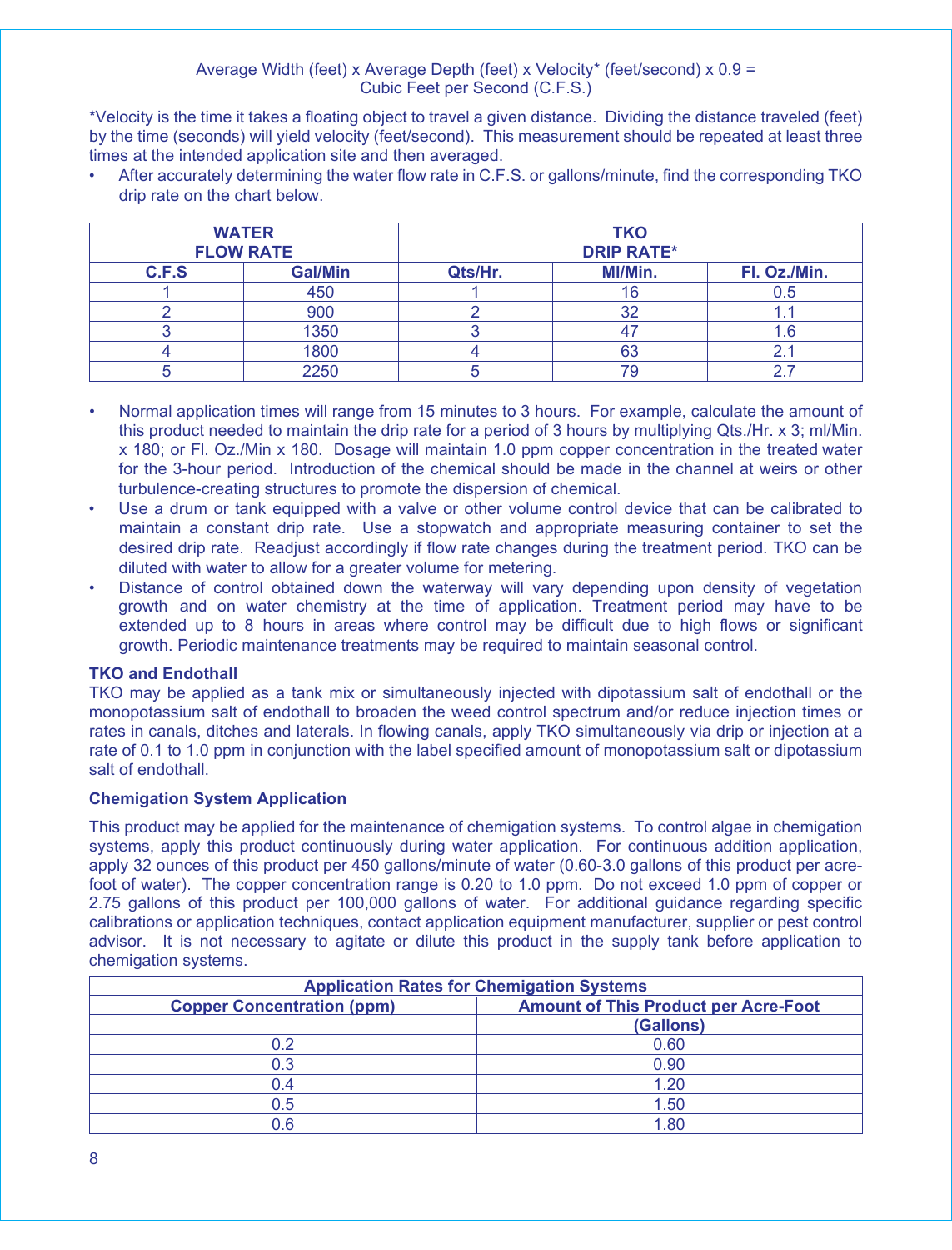| <b>Application Rates for Chemigation Systems</b> |                                                          |  |  |
|--------------------------------------------------|----------------------------------------------------------|--|--|
| <b>Copper Concentration (ppm)</b>                | <b>Amount of This Product per Acre-Foot</b><br>(Gallons) |  |  |
|                                                  | 2.10                                                     |  |  |
| 0.8                                              | 2.40                                                     |  |  |
| 0.9                                              | 2.70                                                     |  |  |
|                                                  | 3.00                                                     |  |  |

# **CHEMIGATION SYSTEM APPLICATION**

- Apply this product only through sprinkler and drip irrigation systems including: center pivot, lateral move, end tow, side (wheel) roll, traveler, big gun, solid set, or hand move; flood (basin), furrow, border or drip systems.
- Crop injury, lack of effectiveness, or illegal pesticide residues in the crop can result from nonuniform distribution of treated water.
- If you have questions about calibration, you should contact State Extension Service specialists, equipment manufacturers, or other experts.
- Do not connect an irrigation system (including greenhouse systems) used for pesticide application to a public water system, unless the pesticide label-prescribed safety devices for public water systems are in place (refer to the Chemigation Systems Connected to a Public Water Supply section of this label).
- Trained personnel, knowledgeable of the chemigation system and responsible for its operation, or under the supervision of the responsible person, shall shut the system down and make necessary adjustments should the need arise. The system should be inspected, calibrated, and maintained before product application begins.

# **Chemigation Systems Connected to a Public Water Supply**

- Public water system is a system for the provision to the public of piped water for human consumption if such system has at least 15 service connections or regularly serves an average of at least 25 individuals daily at least 60 days out of the year.
- Chemigation systems connected to public water systems must contain a functional, reducedpressure zone, back-flow preventer (RPZ) or the functional equivalent in the water supply line upstream from the point of pesticide introduction. There shall be a complete physical break (air gap) between the flow outlet end of the fill pipe and the top or overflow rim of the reservoir tank of at least twice the inside diameter of the fill pipe.
- The pesticide injection pipeline must contain a functional, automatic, quick-closing check valve to prevent the flow of solution toward the injection.
- The pesticide injection pipeline must contain a functional, normally closed, solenoid-operated valve located at the intake side of the injection pump and connected to the system interlock to prevent fluid from being withdrawn from the supply tank when the irrigation system is either automatically or manually shut down.
- The system must contain functional interlocking controls to automatically shut off the pesticide injection pump when the water pump motor stops, or in cases where there is no water pump, when the water pressure decreases to the point where pesticide distribution is adversely affected.
- Systems must use a metering pump, such as a positive displacement injection pump (e.g., diaphragm pump) effectively designed and constructed of materials that are compatible with pesticides in use and capable of being fitted with a system interlock.
- Inspect, calibrate and maintain the system before application.

# **Sprinkler Chemigation Requirements**

• The system must contain a functional check valve, vacuum relief valve, and low-pressure drain appropriately located on the irrigation pipeline to prevent water-source contamination from backflow.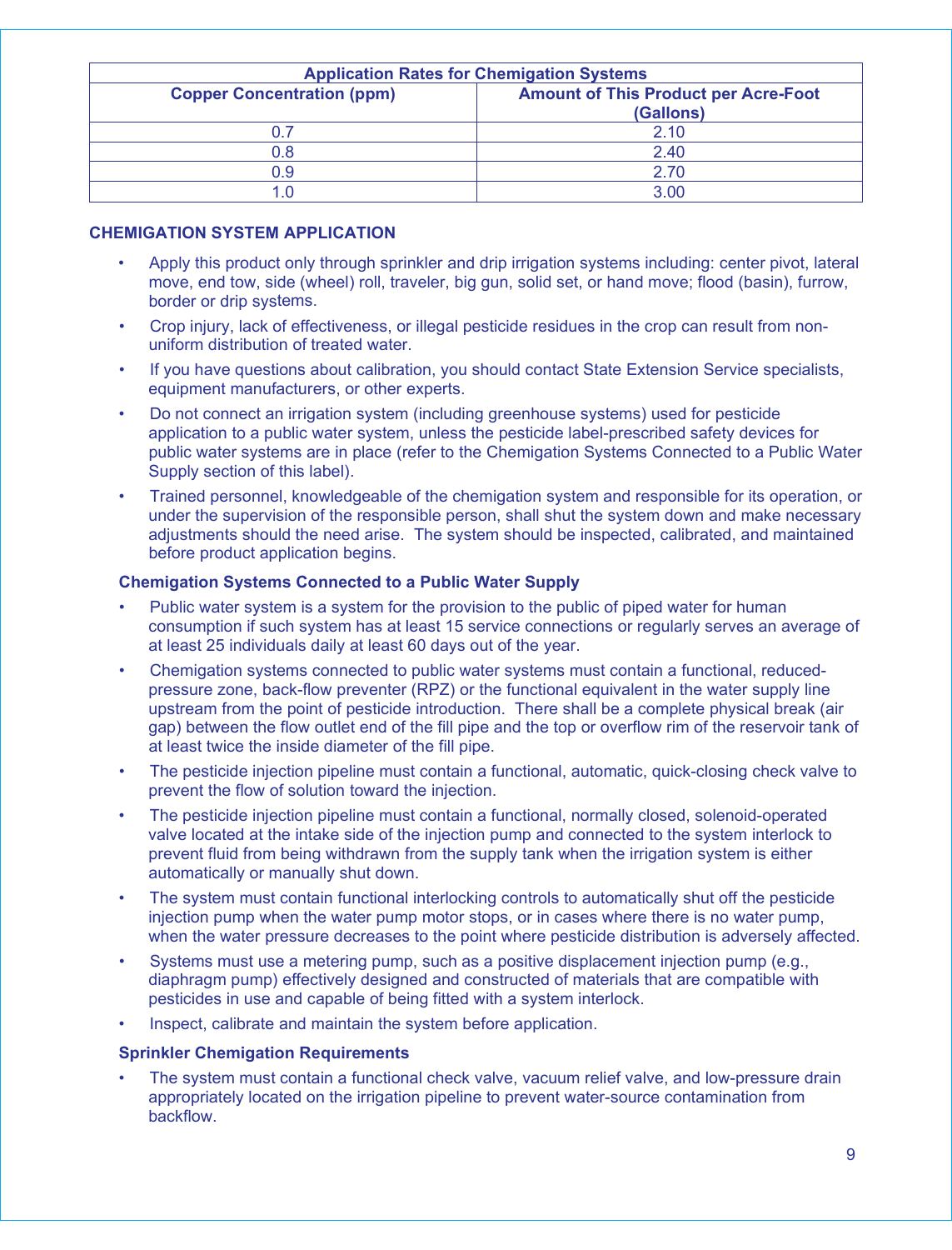- The pesticide injection pipeline must contain a functional, automatic, quick-closing check valve to prevent the flow of fluid back toward the injection pump.
- The pesticide injection pipeline must also contain a functional, normally closed, solenoid-operated valve located on the intake side of the injection pump and connected to the system interlock to prevent fluid from being withdrawn from the supply tank when the irrigation system is either automatically or manually shut down.
- The system must contain functional interlocking controls to automatically shut off the pesticide injection pump when the water pump motor stops.
- The irrigation line or water pump must include a functional pressure switch which will stop the water pump motor when the water pressure decreases to the point where pesticide distribution is adversely affected.
- Systems must use a metering pump, such as a positive displacement injection pump (e.g., diaphragm pump) effectively designed and constructed of materials that are compatible with pesticides and capable of being fitted with a system interlock.
- Do not apply when drift would extend beyond the area intended for treatment.

#### **Floor (Basin), Furrow and Border Chemigation Requirements**

Gravity Flow Systems pesticide dispensing system must meter the pesticide into the water at the head of the field and downstream of a hydraulic discontinuity such as a drop structure or weir box to decrease potential for water source contamination from back flow if water flow stops.

Pressurized water systems with a pesticide injection system must meet the following requirements:

- The system must contain a functional check valve, vacuum relief valve, and low pressure drain appropriately located on the irrigation pipeline to prevent water source contamination from back flow.
- The pesticide injection pipeline must contain a functional, automatic, quick-closing check valve to prevent the backflow of solution toward the injection pump.
- The pesticide injection pipeline must also contain a functional, normally closed, solenoid-operated valve located on the intake side of the injection pump and connected to the system interlock to prevent fluid from being withdrawn from the supply tank when the irrigation system is either automatically or manually shut down.
- The system must contain functional interlocking controls to automatically shut off the pesticide injection pump when the water pump motor stops.
- The irrigation line or water pump must include a functional pressure switch which will stop the water pump motor when the water pressure decreases to the point where pesticide distribution is adversely affected.
- Systems must use a metering pump, such as a positive displacement injection pump (e.g., diaphragm pump) effectively designed and constructed of materials that are compatible with pesticides and capable of being fitted with a system interlock.

#### **Drip Chemigation Requirements**

- The system must contain a functional check valve, vacuum relief valve, and low pressure drain appropriately located on the irrigation pipeline to prevent water source contamination from back flow.
- The pesticide injection pipeline must contain a functional, automatic, quick-closing check valve to prevent the backflow of solution toward the injection pump.
- The pesticide injection pipeline must also contain a functional, normally closed, solenoid-operated valve located on the intake side of the injection pump and connected to the system interlock to prevent fluid from being withdrawn from the supply tank when the irrigation system is either automatically or manually shut down.
- The system must contain functional interlocking controls to automatically shut off the pesticide injection pump when the water pump motor stops.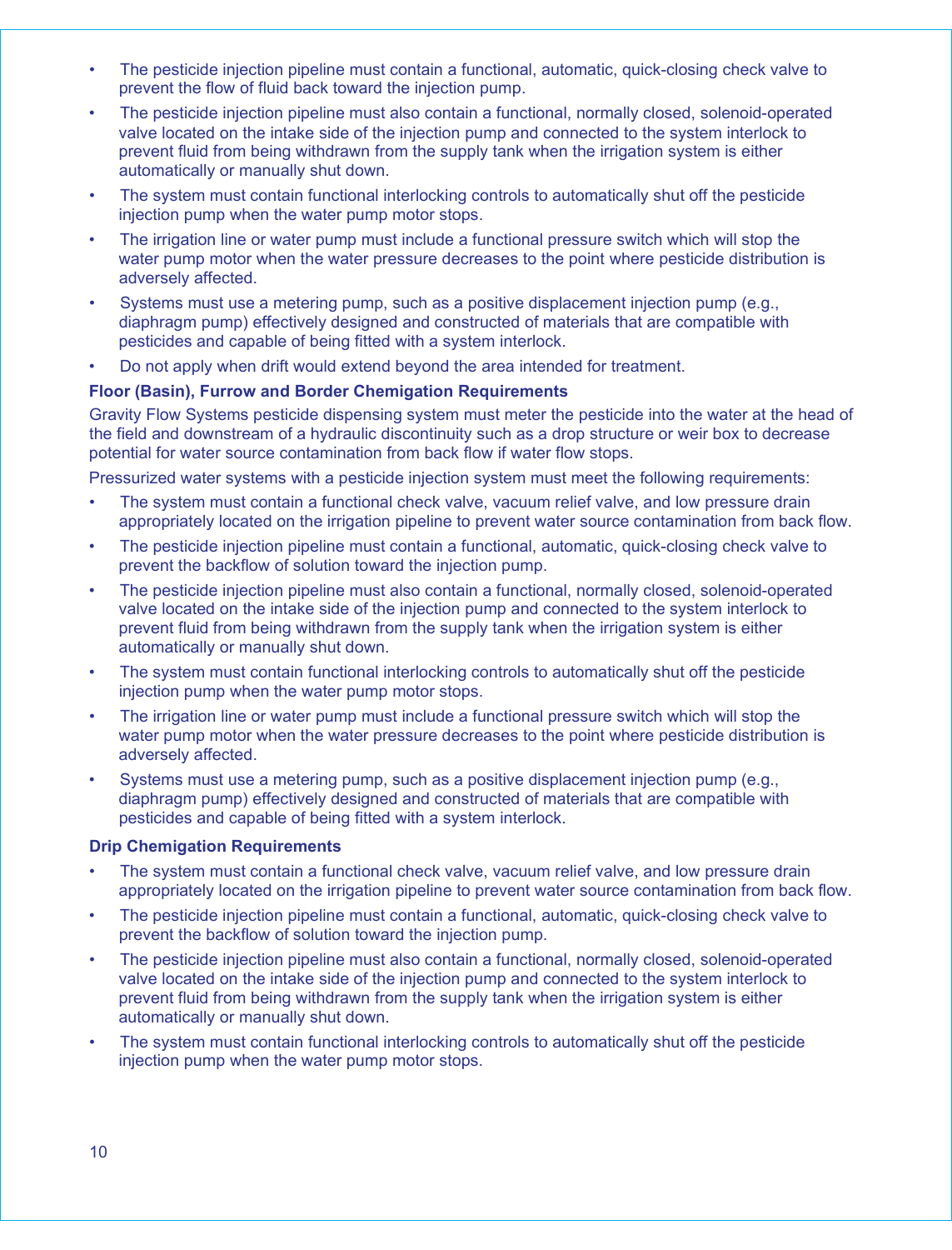- The irrigation line or water pump must include a functional pressure switch which will stop the water pump motor when the water pressure decreases to the point where pesticide distribution is adversely affected.
- Systems must use a metering pump, such as a positive displacement injection pump (e.g., diaphragm pump) effectively designed and constructed of materials that are compatible with pesticides and capable of being fitted with a system interlock.

# **Submersed Plant Control Applications**

This product can be applied to control hydrilla (*Hydrilla verticillata*), egeria (*Egeria densa*), and other aquatic weeds and algae susceptible to copper treatment. Apply at a rate to achieve a 0.70 to 1.0 ppm copper (2.1 to 3.0 Gallons/Acre foot). In heavily infested areas, a second application after the 14 day retreatment interval may be necessary.

# **Tank Mix Applications**

This product can be tank mixed with other herbicides to improve efficacy; and to control algae in areas where heavy algae growth may cover target submersed plant species and interfere with herbicide exposure. Do not mix concentrates in tank without first adding water. To ensure compatibility, conduct a jar test before application. This product must not be mixed with any product containing a label prohibition against such mixing and must be used in accordance with the most restrictive label limitations and precautions. Label dosage rates must not be exceeded.

# **STORAGE AND DISPOSAL**

Do not contaminate water, food or feed by storage or disposal. Open dumping is prohibited.

**PESTICIDE STORAGE:** Keep container closed when not in use. Keep pesticide in original container. Do not put concentrate or dilute into food or drink containers. Do not reuse or refill container. Do not contaminate feed, feedstuffs, or drinking water. Do not store or transport near food or feed.

**PESTICIDE DISPOSAL:** Wastes resulting from the use of this product must be disposed of on site or at an approved waste disposal facility.

**CONTAINER HANDLING: Nonrefillable Container (five gallons or less):** Nonrefillable container. Do not reuse or refill this container. Offer for recycling, if available. Clean container promptly after emptying. Triple rinse as follows: Empty the remaining contents into application equipment or a mix tank and drain for 10 seconds after the flow begins to drip. Fill the container 1/4 full with water and recap. Shake for 10 seconds. Pour rinsate into application equipment or a mix tank or store rinsate for later use or disposal. Drain for 10 seconds after the flow begins to drip. Repeat this procedure two more times. Then offer for recycling if available, or puncture and dispose of container in a sanitary landfill, or by incineration.

**Nonrefillable Container (greater than five gallons):** Nonrefillable container. Do not reuse or refill this container. Offer for recycling, if available. Clean container promptly after emptying. Triple rinse as follows: Empty the remaining contents into application equipment or a mix tank. Fill the container 1/4 full with water. Replace and tighten closures. Tip container on its side and roll it back and forth, ensuring at least one complete revolution, for 30 seconds. Stand the container on its end and tip it back and forth several times. Turn the container over onto its other end and tip it back and forth several times. Empty the rinsate into application equipment or a mix tank or store rinsate for later use or disposal. Repeat this procedure two more times. Then offer for recycling if available or puncture and dispose of container in a sanitary landfill, or by incineration.

# **CONDITION OF SALE AND LIMITATION OF WARRANTY AND LIABILITY**

To the extent consistent with applicable law, upon purchase or use of this product, purchaser and user agree to the following terms:

**Warranty:** Supplier (the Company) warrants that this product conforms to the chemical description on the label in all material respects and is reasonably fit for the purpose referred to in the directions for use, subject to the exceptions noted below, which are beyond the Company's control. To the extent consistent with applicable law, the Company makes no other representation or warranty, express or implied, concerning the product, including no implied warranty of merchantability or fitness for a particular purpose. To the